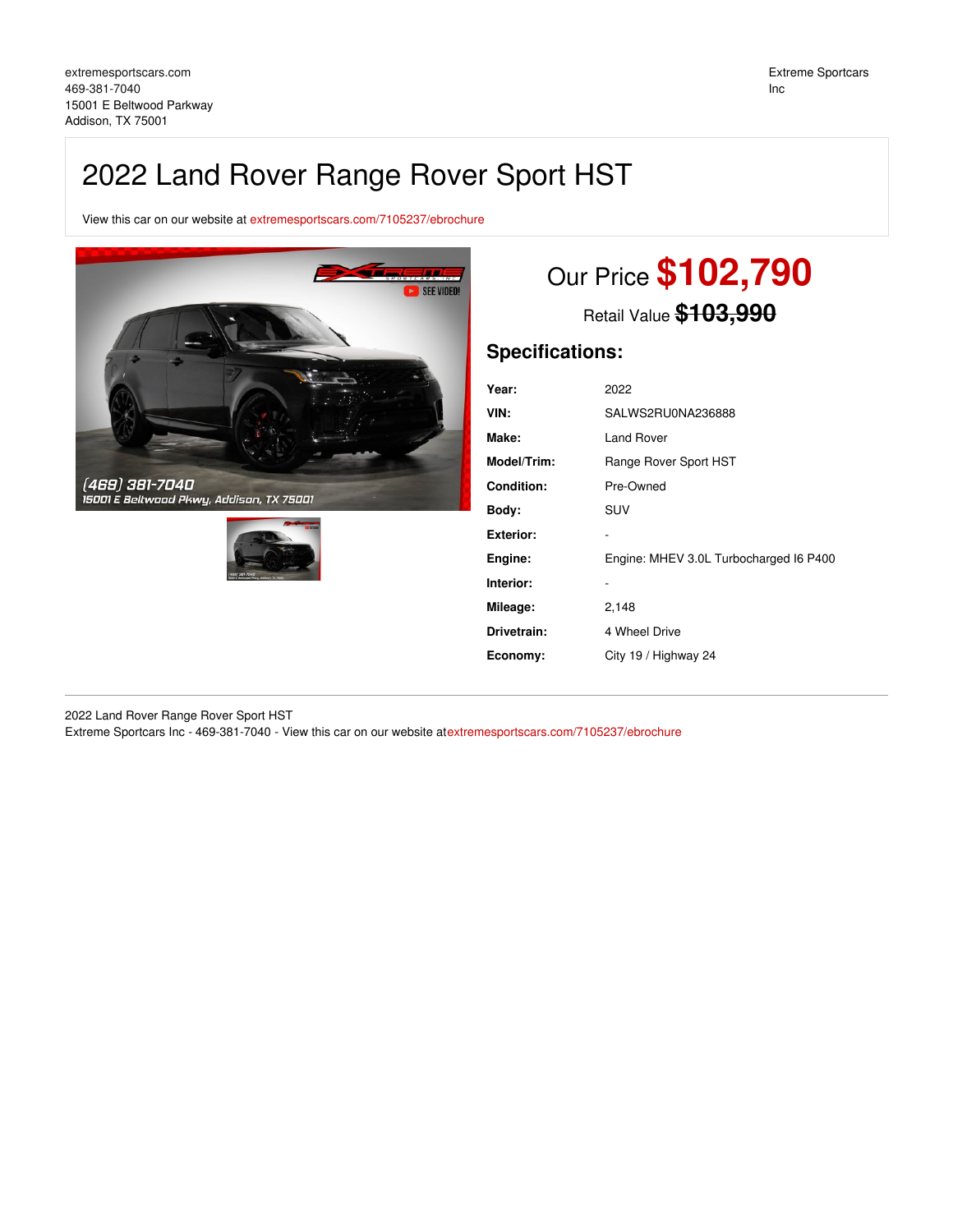

#### 2022 Land Rover Range Rover Sport HST

Extreme Sportcars Inc - 469-381-7040 - View this car on our website at[extremesportscars.com/7105237/ebrochure](https://extremesportscars.com/vehicle/7105237/2022-land-rover-range-rover-sport-hst-addison-tx-75001/7105237/ebrochure)

## **Installed Options**

## **Interior**

- 16-Way Heated/Cooled HST Front Seats w/Memory -inc: driver and passenger 2-way electric power fore/aft, rise/fall adjust, 2-way electric power squab recline, 4-way electric power lumbar, front headrests w/2-way electric power height adjust and 2-way manual fore/aft adjust, 2-way electric power cushion tilt and captain's armrest
- 2 Seatback Storage Pockets- 4 12V DC Power Outlets
- 60-40 Folding Split-Bench Front Facing Heated Manual Reclining Fold Forward Seatback Rear Seat w/Manual Fore/Aft
- 8-Way Driver Seat- 8-Way Passenger Seat- Air Filtration- Bucket Front Seats
- Cargo Space Lights- Carpet Floor Trim- Compass
- Cruise Control w/Steering Wheel Controls- Day-Night Auto-Dimming Rearview Mirror
- Delayed Accessory Power- Digital Appearance
- Driver And Passenger Visor Vanity Mirrors w/Driver And Passenger Illumination, Driver And Passenger Auxiliary Mirror
- Driver Foot Rest- Dual Zone Front Automatic Air Conditioning
- Duo-Tone Windsor Leather w/Suedecloth Seat Trim -inc: suedecloth bolsters
- Engine Immobilizer- FOB Controls -inc: Cargo Access, Windows and Air Suspension
- Fade-To-Off Interior Lighting- Front And Rear Map Lights
- Front Center Armrest w/Storage and Rear Center Armrest w/Pass-Thru w/Storage
- Front Cupholder- Full Carpet Floor Covering -inc: Carpet Front And Rear Floor Mats
- Full Floor Console w/Covered Storage, Mini Overhead Console and 4 12V DC Power **Outlets**
- Full Morzine Cloth Headliner
- Gauges -inc: Speedometer, Odometer, Engine Coolant Temp, Tachometer, Altimeter, Oil Level, Trip Odometer and Trip Computer
- HVAC -inc: Underseat Ducts and Console Ducts HomeLink Garage Door Transmitter
- Illuminated Locking Glove Box- InControl Protect Tracker System
- Instrument Panel Covered Bin, Driver / Passenger And Rear Door Bins
- Integrated Navigation System w/Voice Activation- Interior Lock Disable
- Interior Trim -inc: Leather Instrument Panel Insert, Aluminum Door Panel Insert, Aluminum Console Insert and Chrome/Metal-Look Interior Accents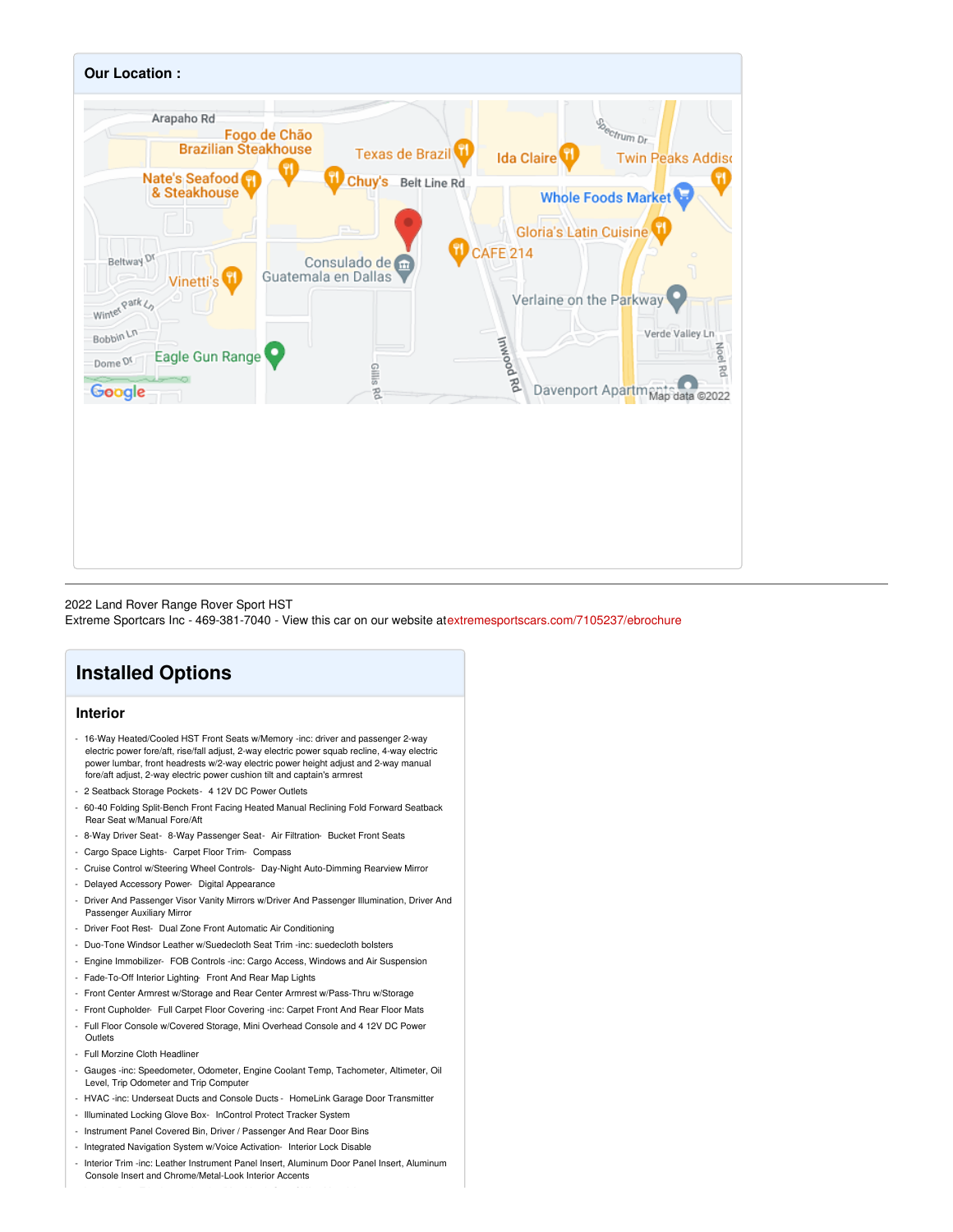- Leather Door Trim Insert- Leather/Metal-Look Gear Shifter Material
- Manual Adjustable Rear Head Restraints
- Memory Settings -inc: Door Mirrors, Steering Wheel and Head Restraints
- Outside Temp Gauge- Perimeter Alarm
- Power 1st Row Windows w/Driver And Passenger 1-Touch Down
- Power Door Locks w/Autolock Feature- Power Fuel Flap Locking Type
- Power Rear Windows and Fixed 3rd Row Windows
- Power Tilt/Telescoping Steering Column- Proximity Key For Doors And Push Button Start
- Rear Cupholder- Rear HVAC w/Separate Controls- Redundant Digital Speedometer
- Remote Keyless Entry w/Integrated Key Transmitter, 4 Door Curb/Courtesy, Illuminated Entry, Illuminated Ignition Switch and Panic Button
- Remote Releases -Inc: Proximity Cargo Access and Power Fuel- Roll-Up Cargo Cover
- Smart Device Remote Engine Start
- Suedecloth Simulated Suede/Metal-Look Steering Wheel w/Auto Tilt-Away
- Systems Monitor- Trip Computer- Trunk/Hatch Auto-Latch- Valet Function

#### **Exterior**

- Headlights-Automatic Highbeams- LED Brakelights- Laminated Glass
- Perimeter/Approach Lights- Power Liftgate Rear Cargo Access- SPORT Badge in Black
- Sliding Panoramic Roof- Speed Sensitive Rain Detecting Variable Intermittent Wipers
- Tailgate/Rear Door Lock Included w/Power Door Locks Tires: 21"
- Wheels: 21" 9 Spoke Gloss Black 'Style 9001' Wing Spoiler- Front And Rear Fog Lamps
- Fixed Rear Window w/Fixed Interval Wiper and Defroster- Deep Tinted Glass
- Compact Spare Tire Mounted Inside Under Cargo- Clearcoat Paint
- Body-Colored Rear Bumper w/Black Rub Strip/Fascia Accent and Body-Colored Bumper Insert
- Body-Colored Front Bumper- Body-Colored Door Handles
- Body-Colored Bodyside Cladding- Black Side Windows Trim
- Black Power w/Tilt Down Heated Side Mirrors w/Driver Auto Dimming, Power Folding and **Turn Signal Indicator**
- Black Grille
- Auto On/Off Projector Beam Led Low/High Beam Auto-Leveling Auto High-Beam Daytime Running Lights Preference Setting Headlamps w/Washer and Delay-Off
- Aluminum Spare Wheel- Aluminum Panels

### **Safety**

- 16-Way Heated/Cooled HST Front Seats w/Memory -inc: driver and passenger 2-way electric power fore/aft, rise/fall adjust, 2-way electric power squab recline, 4-way electric power lumbar, front headrests w/2-way electric power height adjust and 2-way manual fore/aft adjust, 2-way electric power cushion tilt and captain's armrest
- 2 Seatback Storage Pockets- 4 12V DC Power Outlets
- 60-40 Folding Split-Bench Front Facing Heated Manual Reclining Fold Forward Seatback Rear Seat w/Manual Fore/Aft
- 8-Way Driver Seat- 8-Way Passenger Seat- Air Filtration- Bucket Front Seats
- Cargo Space Lights- Carpet Floor Trim- Compass
- Cruise Control w/Steering Wheel Controls- Day-Night Auto-Dimming Rearview Mirror
- Delayed Accessory Power- Digital Appearance
- Driver And Passenger Visor Vanity Mirrors w/Driver And Passenger Illumination, Driver And Passenger Auxiliary Mirror
- Driver Foot Rest- Dual Zone Front Automatic Air Conditioning
- Duo-Tone Windsor Leather w/Suedecloth Seat Trim -inc: suedecloth bolsters
- Engine Immobilizer- FOB Controls -inc: Cargo Access, Windows and Air Suspension
- Fade-To-Off Interior Lighting- Front And Rear Map Lights
- Front Center Armrest w/Storage and Rear Center Armrest w/Pass-Thru w/Storage
- Front Cupholder- Full Carpet Floor Covering -inc: Carpet Front And Rear Floor Mats
- Full Floor Console w/Covered Storage, Mini Overhead Console and 4 12V DC Power **Outlets**
- Full Morzine Cloth Headliner
- Gauges -inc: Speedometer, Odometer, Engine Coolant Temp, Tachometer, Altimeter, Oil Level, Trip Odometer and Trip Computer
- HVAC -inc: Underseat Ducts and Console Ducts HomeLink Garage Door Transmitter
- Illuminated Locking Glove Box- InControl Protect Tracker System
- Instrument Panel Covered Bin, Driver / Passenger And Rear Door Bins
- Integrated Navigation System w/Voice Activation- Interior Lock Disable
- Interior Trim -inc: Leather Instrument Panel Insert, Aluminum Door Panel Insert, Aluminum Console Insert and Chrome/Metal-Look Interior Accents
- Leather Door Trim Insert- Leather/Metal-Look Gear Shifter Material
- Manual Adjustable Rear Head Restraints
- Memory Settings -inc: Door Mirrors, Steering Wheel and Head Restraints
- Outside Temp Gauge- Perimeter Alarm
- Power 1st Row Windows w/Driver And Passenger 1-Touch Down
- Power Door Locks w/Autolock Feature- Power Fuel Flap Locking Type
- Power Rear Windows and Fixed 3rd Row Windows